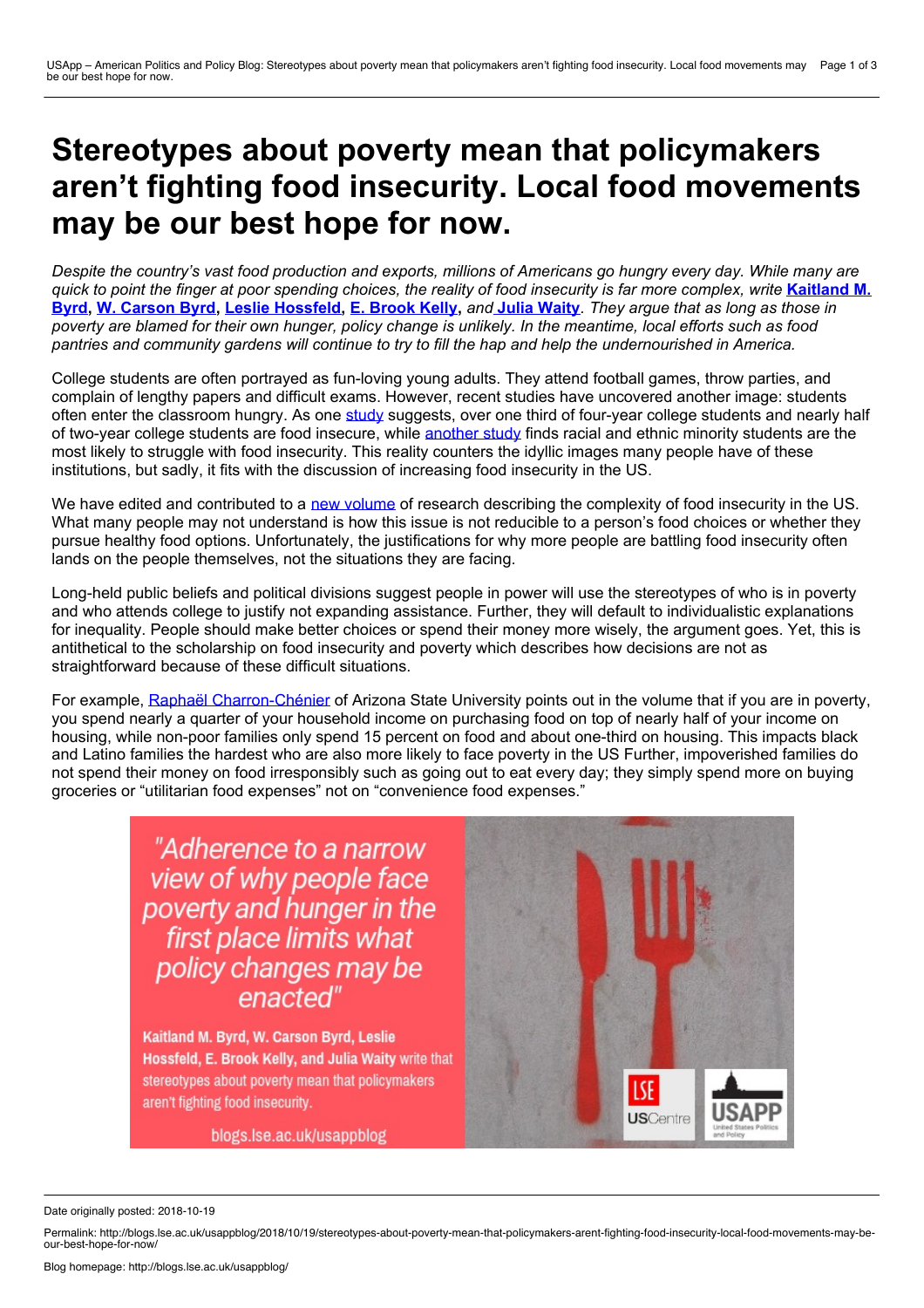#### *[Image](https://www.flickr.com/photos/akav/31886442) credit: Anna [Vallgårda](https://www.flickr.com/photos/akav/) (Flickr, [CC-BY-NC-SA-2.0\)](https://creativecommons.org/licenses/by-nc-sa/2.0/)*

Even couponing is not as helpful as one would think for impoverished families and college students to save money and gain nutrients. As we found in our study of coupons and savings, most coupons are for non-food items, and coupons for food are mostly for heavily processed items requiring people to purchase more units in order to save money. These minor savings with coupons can come at a high health risk and even provide more empty calories that can exacerbate hunger and food insecurity.

Food insecurity can even change how people think about their typical diets, rationalizing going hungry as normal. As college students limit their everyday [expenses,](https://press.uchicago.edu/ucp/books/book/chicago/P/bo24663096.html) many students justify experiences with food insecurity as simply the ["typical](https://onlinelibrary.wiley.com/doi/abs/10.1002/symb.280) college diet." Limiting their expenses and going hungry to work with what funds they have counters recent arguments that most college students are coddled and out-of-touch.

Does that mean these students, like those facing poverty in our communities, are held mostly responsible for going hungry and having more unhealthy food options to choose from? Would that also mean that politicians and policymakers would be slow to pursue policy changes to combat food insecurity?

The short answer is yes, it does.

For over thirty years, [research](https://press.princeton.edu/titles/9910.html) on people's attitudes notes that a popular perspective places blame for poverty and inequality on an individual's efforts rather than broader issues they must navigate each day. This view of [impoverished](http://journals.sagepub.com/doi/10.1177/0002716210390288) people spans the political spectrum and is accentuated by [perspectives](http://journals.sagepub.com/doi/abs/10.1177/000312240707200304) of race and why racial inequality persists long after the Civil Rights Movement and the election of Barack Obama as president.

The pernicious beliefs of who people in poverty are and what they do with their money echo political ploys of the past that conjure racial stereotypes of the poor, and more recently, use the supposed [backwardness](https://nyupress.org/books/9780814760543/) of poor rural areas such as Appalachia to argue for limiting public assistance including food-related programming. The policy debates on these issues becomes a narrative of whether political parties support welfare entitlements or personal accountability. This recurring way of framing the issue blames [individuals](https://press.princeton.edu/titles/7077.html) for their hunger and poverty, while the research on these issues is placed in the ideological rearview mirror.

While research can describe the complexity of food insecurity and the struggles facing people with these issues, adherence to a narrow view of why people face poverty and hunger in the first place limits what policy changes may be enacted. The limited policy action is arguably why communities across the country and college campuses are seeing the growth of local food movements to combat these issues.

Many food justice movements are led by those who are stereotyped and used in political arguments to limit foodrelated assistance. While dominant political arguments and public opinions hinge on individual responsibility for not expanding policies, these local food movements provide evidence of why policymakers should do so: they are expanding community opportunities with limited means.

Urban gardens and markets are increasing in many communities such as Southeast North Carolina, South Florida, and Detroit. On college campuses, food [pantries](https://sites.temple.edu/cufba/) are becoming part of student resources and professors are inserting basic security needs [statements](https://medium.com/@saragoldrickrab/basic-needs-security-and-the-syllabus-d24cc7afe8c9) on their syllabi to try and tackle the food insecurity facing their students. Imagine what would happen if these communities had more support to tackle these issues.

Until public policy attitudes and common political ploys move from narrow explanations and stereotypes for why a person—a child even—goes hungry, we may see little substantive political movement beyond local efforts to combat food insecurity continuing in the foreseeable future.

#### *Please read our comments policy before [commenting.](http://blogs.lse.ac.uk/usappblog/comments-policy/)*

Note: This article gives the views of the author, and not the position of USAPP – American Politics and Policy, nor *the London School of Economics.*

*Shortened URL for this post:* **<http://bit.ly/2pXvYQU>**

Date originally posted: 2018-10-19

Permalink: http://blogs.lse.ac.uk/usappblog/2018/10/19/stereotypes-about-poverty-mean-that-policymakers-arent-fighting-food-insecurity-local-food-movements-may-be- our-best-hope-for-now/